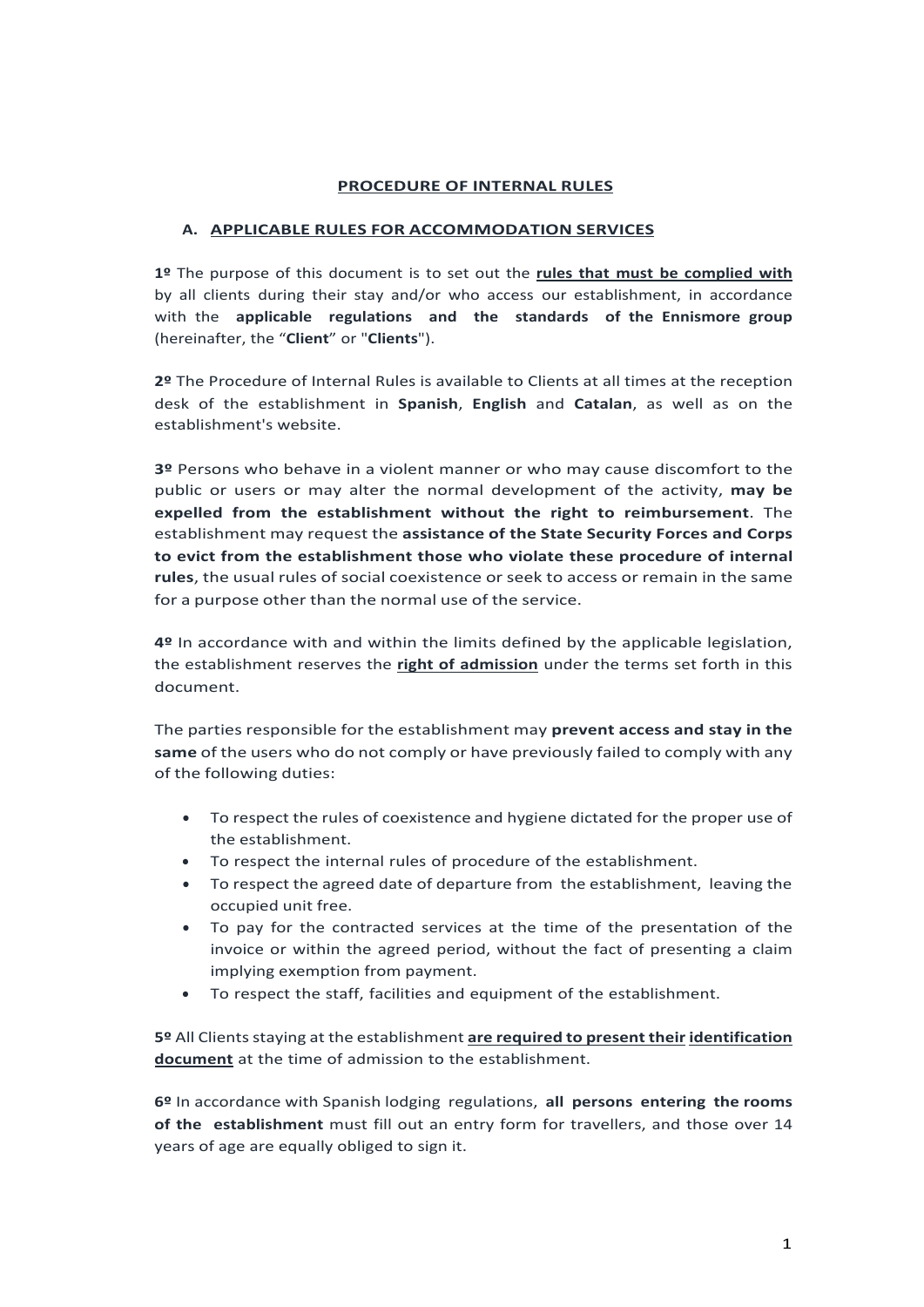**7º** The Client, in his capacity as user of the accommodation services, prior to his admission, will receive the **entry form for travellers** and the **admission contract** that must be signed by the same, and which contains the name, surname and other information necessary to carry out the registration of the client (hereinafter, the "**Admission Contract**"). The Admission Contract, once signed, shall be kept by the establishment for the legally established term for the purposes of compliance with the applicable regulations.

**8º** Upon signing the Admission Contract, you will be given the **card/key**. The key to your room is **strictly personal**, and you must take the necessary care and inform reception as soon as possible in case of **loss or misplacement** of said card/key. Please make sure that the room door is properly locked before leaving the room or going to sleep.

**9º Check-in time is from 12:00 noon**, depending on the establishment. On dates of maximum occupancy of the establishment, the availability of the accommodation unit to the user may be delayed for a period of time not exceeding three hours. Without prior agreement, no prolongation in its occupancy will be allowed for a period longer than the contracted time. If there is an agreement, the amount of a full day must be paid.

**The latest check-out time is 12:00 noon** (if you wish to leave later, please ask at reception for the applicable rates).

**10º** By policy of this establishment, the **payment of the stay is made at the time of check-in**, unless otherwise indicated in the conditions of sale, by any of the means of payment allowed by the establishment (except personal checks), and with a cash payment limit of **1,000 Euros**. Individuals who can prove that they do not have a tax domicile in Spain and who are not acting in their capacity as a businessman or professional, shall have a cash payment limit of 10,000 Euros or its equivalent in foreign currency. The establishment may request a deposit or credit or debit card number as a guarantee of payment for your accommodation, noshow, damages caused or extra services and use such guarantee accordingly, being able to charge the amount to the deposit or card in case of any of these circumstances. Any refund of payments made in cash will have a maximum amount of 200 Euros. Any excess over this amount, or the full amount at the request of the Client, will be refunded by bank transfer to the account designated by the Client.

**11º** The establishment offers the Client the **electronic invoice** service. To request this service, the Client must **expressly authorize the establishment in the admission contract provided at check-in**, as data controller, to issue an electronic invoice and send it to the Client to the provided email address. The Client may revoke his/her consent with the establishment or at the contact address indicated on the invoice.

**12º** The stay of two or more personsin a double room that has been contracted as a **single** room will not be allowed. In this case, the rate established for double or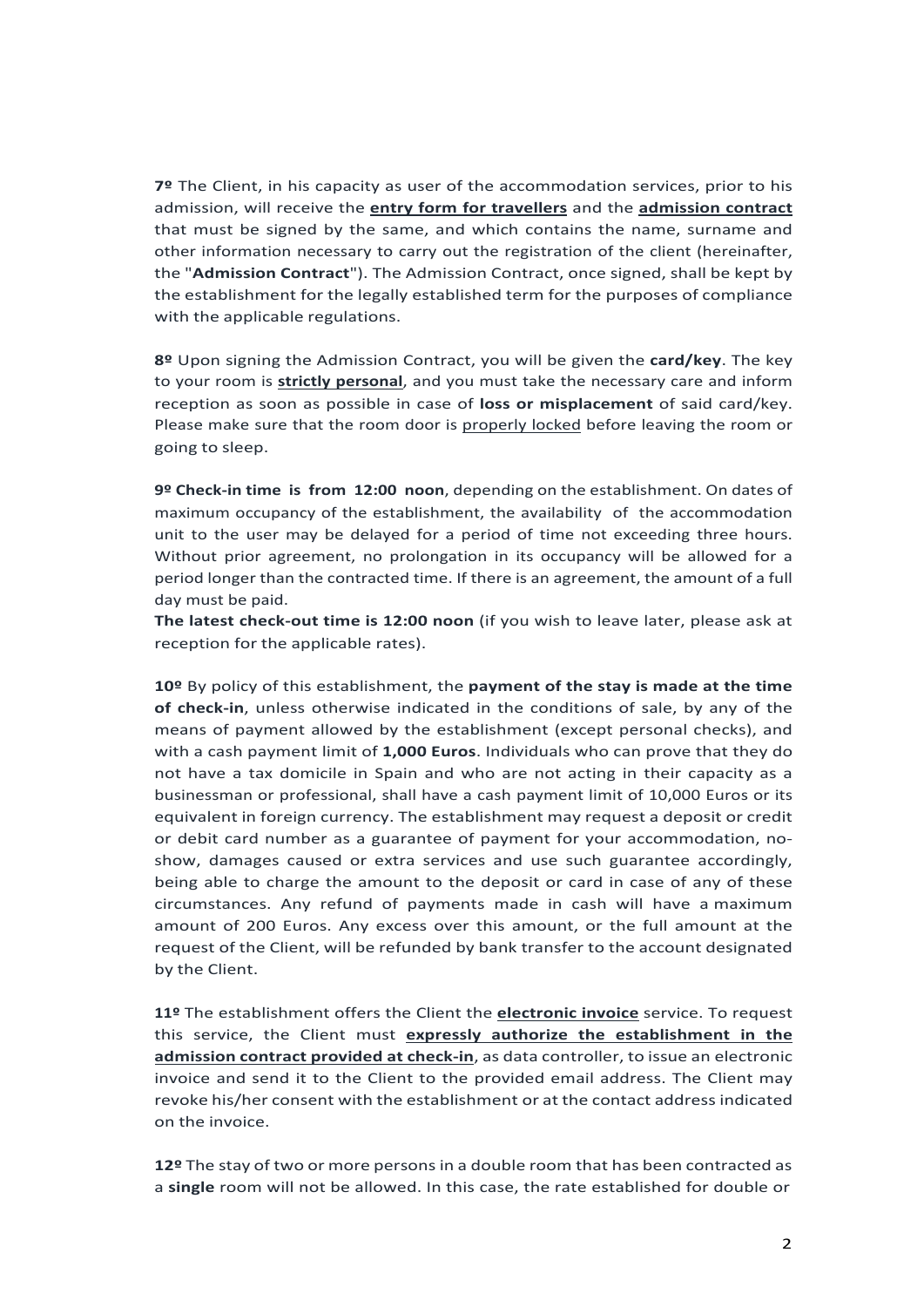triple use, if applicable, will be paid. Further, the establishment is not responsible for the actions that may be committed by persons introduced by the Client directly in their room and with the unawareness of the establishment.

**13º** Unless the establishment had informed of a different time before or at the time of booking, **when the reservation allows cancellation**, it must be cancelled, at the latest, **at the day of arrival before 18:00 hours** (local time of the establishment) online or by contacting the establishment directly. Failure to cancel and no-show will result in a charge for the first night.

**14º** The establishment has a demanding **environmental** policy, so we ask our Clients to cooperate with us as much as possible.

**15º** Keep your **belongings under surveillance in the common areas** of the establishment and in the **parking lot**, as they are **under your sole responsibility**. The establishment is **not responsible for goods or objects that are not deposited in the safe** or that have not been deposited for safekeeping, with the limits established in the **insurance policy**.

**16º The rooms must be vacated at least once a day** to allow access to room service, otherwise the establishment may not be held responsible. Do not use the **towels** in the room for anything other than personal hygiene.

**17º** The Client is obliged to maintain the furniture and elements in the room in the same condition in which they were found.

**18º** In accordance with the provisions of Law 42/2010 of December 30, 2010 on health measures against smoking, smoking **is prohibited in the establishment** except in areas designated for this purpose. In case of non-compliance with this measure, the establishment may request the non-compliant Client to pay the cost of cleaning the room.

**19º** The **objects forgotten** by the Clients in the establishment, will be kept for 3 (three) months from the date of check-out. After said period, the establishment is not responsible for them.

**20º** For safety reasons, **the use of gas or electric appliances** such as camping gas, coffee makers, etc. is strictly prohibited. The introduction of **harmful or prohibited substances** in the rooms or in any part of the establishment is prohibited.

**21º** The staff of the establishment **is not responsible for letters and/or packagessent to Clients** staying at the establishment. Clients must ensure that they receive their shipments personally.

**22º** The Client must consult the section "rules for stays in the establishment accompanied by pets" for the admission of pets.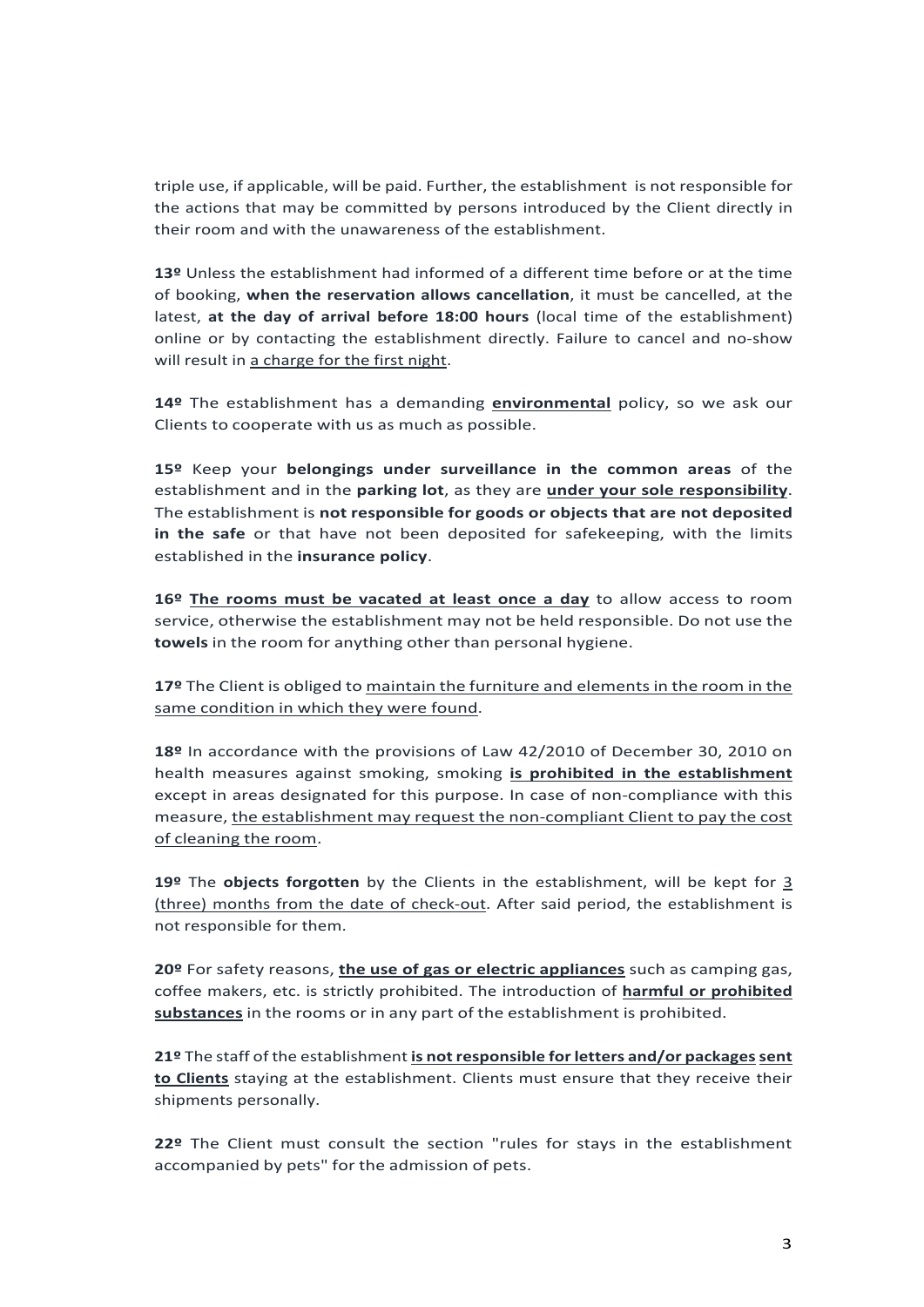**23º** The TV remote control can be picked up at the reception desk for a deposit, which will be returned upon departure once the deposit voucher and the remote control have been handed in at the reception desk.

**24º It is forbidden to bring food or beverages** into the establishment to be consumed inside the establishment, except for exceptions duly authorized by the establishment.

**25º** In case of **non-compliance** with any of these precepts, the establishment may require the Client to **leave the establishment immediately** without the **right to any compensation** in favour of the Client or **reimbursement of the amounts paid**.

\*\*\*\*\*\*\*\*\*\*\*\*\*\*\*\*\*\*\*\*\*\*\*\*\*\*\*\*\*\*\*\*\*\*\*\*\*\*\*\*\*\*\*\*\*\*\*\*\*\*\*\*\*\*\*\*\*\*\*\*\*\*\*\*\*\*\*\*\*\*\*\*\*\*\*\*\*\*\*\*\*\*\*\*\*\*\*\*\*\*\*\*\*\*\*\*\*\*\*\*\*\*\*\*\*\*

# **B. APPLICABLE RULES FOR STAYS IN THE ESTABLISHMENT ACCOMPANIED BY PETS. (PLEASE CHECK AVAILABILITY ACCORDING TO THE ESTABLISHMENT)**

**1º.** Without prejudice to the applicable regulations, the stay of a pet in the establishment must be **communicated at the time of booking**. The pets allowed during your stay are one **dog or cat per room**. For any other animals or exceptional cases, please consult with the establishment before booking. Please consult with the establishment regarding the requirements for the admission of pets.

**2º**. The stay in the establishment of pets may entail an **additional cost per night**. The Client should consult the applicable rates with the establishment.

**3º**. Clients declare that their pets have all the **mandatory vaccinations in the Spanish territory** and that it complies with the **requirements demanded by the applicable regulations in the territory where the establishment is located**, even if its place of origin is not Spain.

**4º**. Pets must **always be kept on a leash/chain and kept at a maximum of 2 (two) meters away from the owner** within all the facilities of the establishment. Potentially dangerous dogs must also be **muzzled and carry liability insurance**, which must be presented at check-in.

**5º. Pets are not allowed in the cafeteria or restaurant of the establishment**, with the exception of assistance dogs, which must wear a collar and be kept on a leash; **assistance dogs must also wear a harness**.

**6º**. The Client will be responsible for all **damages caused by the pet** to third parties, the furniture of the establishment, and/or **extra cleaning costs** that may occur during their stay in the establishment, so it is mandatory to provide a **credit card**on arrival to make a security deposit and a contact telephone number. In case of damages or expenses caused by the direct or indirect behaviour of your pet, the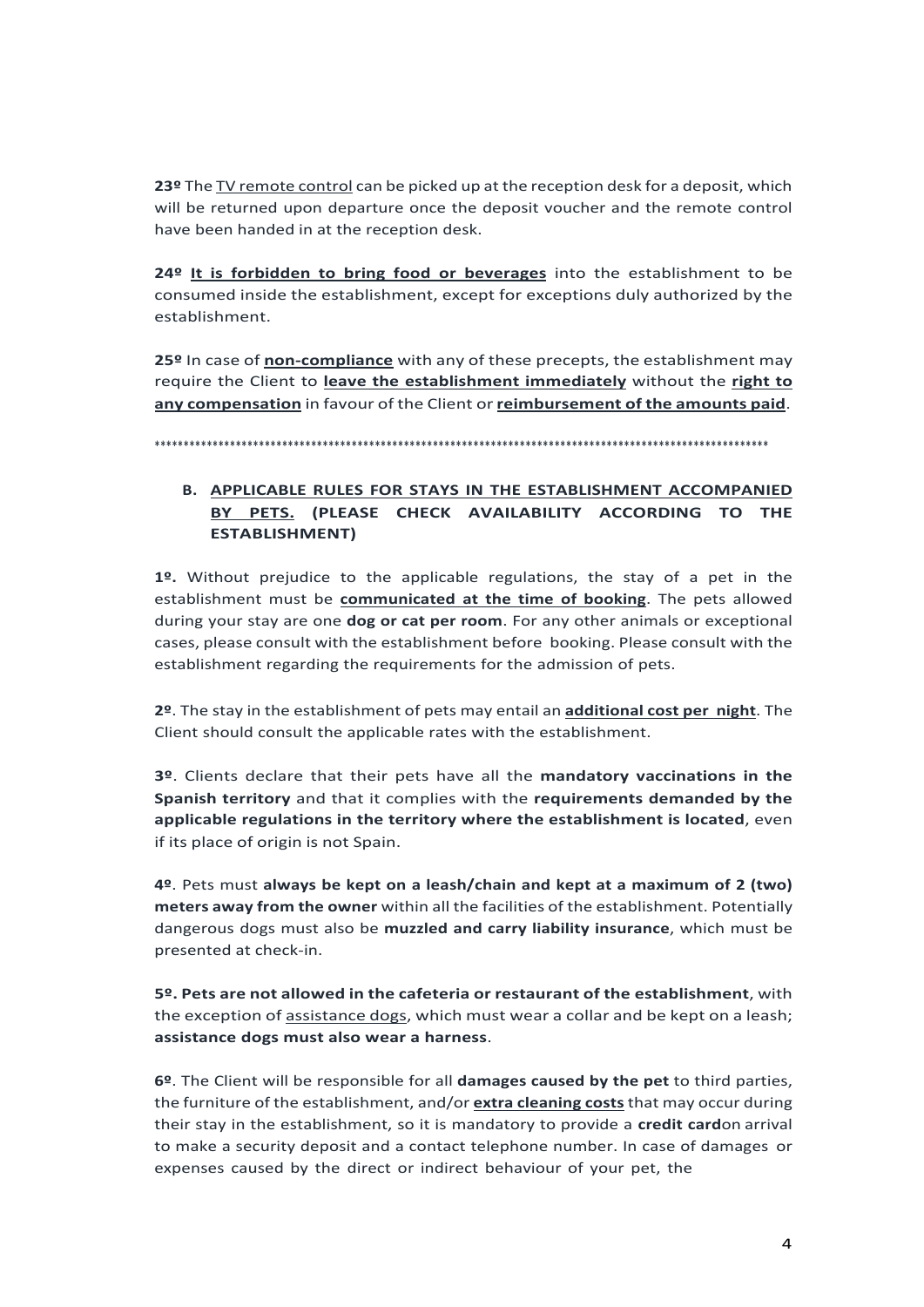guarantee will be executed for the amount corresponding to the situation generated by the same.

7º. The establishment is exempt from any subsidiary liability in relation to damage, harm and nuisance caused by the pet to people and property.

8º. The Client who comes with a pet is responsible for keeping it in proper hygienic and sanitary conditions and to ensure that they do not disturb the tranquillity of other guests.

9º. It is strictly forbidden to leave pets alone in the room or inside the vehicle parked in the parking lot of the establishment, to leave food in the pets' bowls at check-out, to bathe pets in the bathroom of the room and to use the bath towels to dry them and to let them use or sleep on the bed, on the armchairs or on any element of the furniture of the room.

10º. Pets must be leashed in case the staff of the establishment enters the room.

11º. In case of non-compliance with any of the above rules, the management of the establishment reserves the right to cancel the reservation and cancel the stay in the establishment.

### C. APPLICABLE RULES FOR THE USE OF THE PARKING LOT (FREE SERVICE)

1º. When parking your vehicle, the Client will have to occupy only one parking space.

2º. The use of the handicapped parking area must be justified by showing the required card inside the vehicle.

3º. The parking is free of charge exclusively for guests staying at the establishment, coinciding with their period of accommodation, and ending at the time of check-out. Subject to availability.

4º. The establishment is not responsible for any damage caused to or received by vehicles using the garage service, nor for the objects deposited in them, as well as for the theft of the vehicle itself.

#### D. APPLICABLE RULES FOR THE USE OF PAID PARKING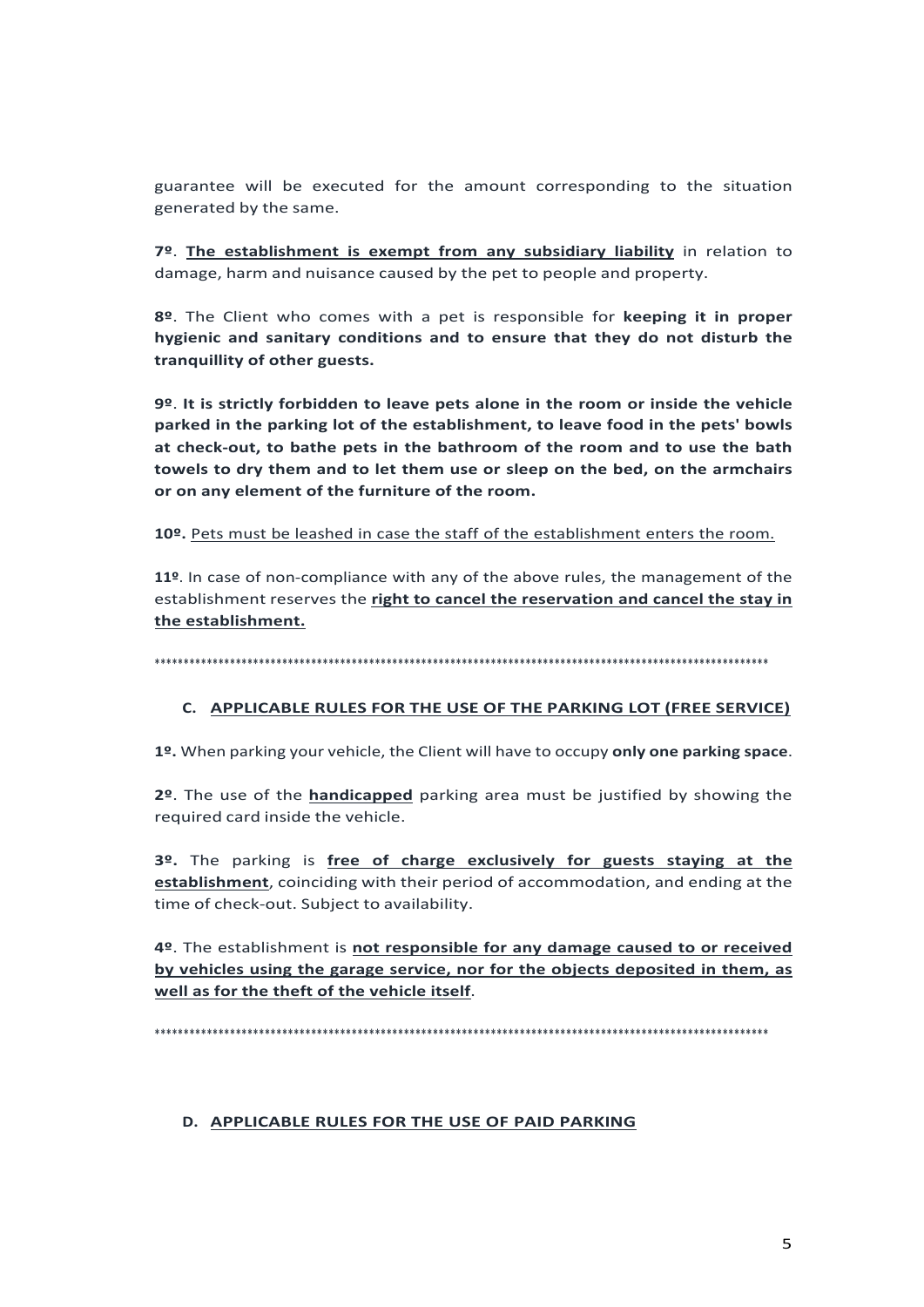1º. When parking your vehicle, the Client will have to occupy only one parking space.

2º. The use of the **handicapped** parking area must be justified by showing the required card inside the vehicle.

3º. Please consult with the establishment for parking rates.

4º The parking service is a service linked to the lodging service. For non-hosted users, please check availability, conditions and rates with the establishment.

5º. The establishment is not responsible for damages caused to the vehicle beyond the provisions of Law 40/2002, of November 14, 2002, regulating the vehicle parking contract.

6º. The Client shall be liable to the establishment and other Clients for any damages caused to them for breach of their duties or carelessness in driving the vehicle within the parking lot. The Client accepts that the establishment may charge the amount of damages caused to the establishment to the card deposited as a guarantee of the stay.

## E. APPLICABLE STANDARDS FOR THE USE OF RESTAURANT SERVICES

1º. Clients must respect the opening and closing hours of the restaurant premises.

2º. Clients are not allowed to take food outside of the buffet restaurant.

3º. Access to the restaurant premises must be made with appropriate clothing and cleanliness. Clients wearing bathing clothes, barefoot, shirtless or similar will not be allowed access.

4º. Check room service schedule at the front desk.

## F. APPLICABLE RULES FOR THE USE OF SWIMMING POOL SERVICES

1º. The Client must respect the pool schedule at all times. Swimming outside these hours is prohibited.

2º. Access to the pool will only be allowed to Clients staying at the establishment, and to those who have paid the entrance fee if it is fixed. Access to the pool is subject to availability respecting the capacity.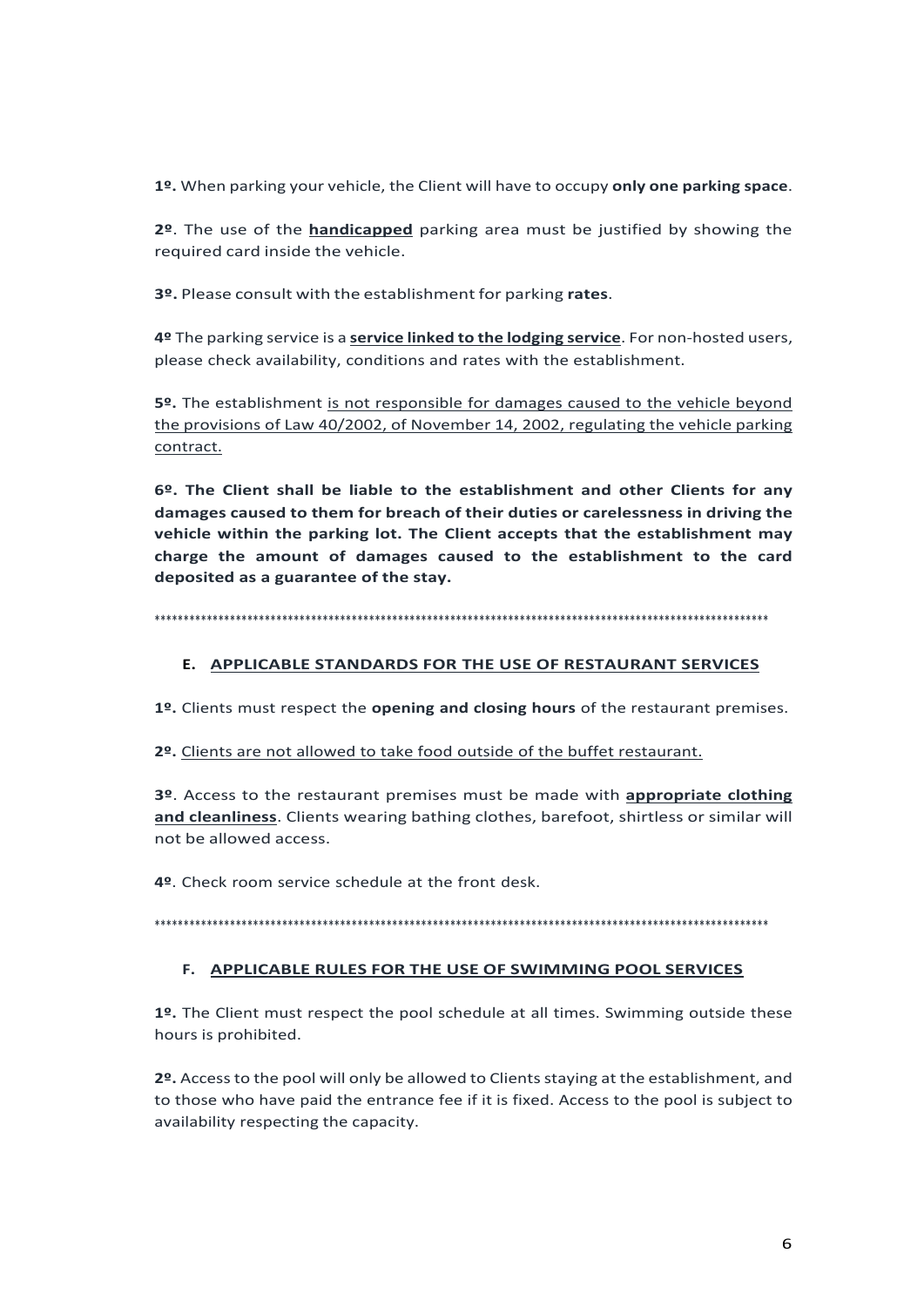**3º.** Clients using the pool are required to wear appropriate clothing in accordance with the customs and habits of the country. For hygienic reasons, it is forbidden to bathe with clothes on.

**4º.** It is mandatory to use the shower and footbath before swimming in the pool.

**5º.** The use of the sun loungers in the swimming pool is free of charge, and they cannot be reserved. The staff of the establishment may remove the loungers that are not used for at least 30 consecutive minutes, provided that there are other users waiting to occupy them and move the personal belongings that were in it to the Reception of the establishment.

**6º.** The use of towels from the room for the pool or beach, if applicable, is prohibited. Please ask at reception if the establishment has a towel service available for exclusive use of the pool and/or beach and the applicable conditions.

**7º.** It is forbidden to bring glasses or other glass objects into the pool area.

**8º**. Clients using the pool may not bring floats or inflatables into the pool, except for minors or disabled people who need them for swimming.

**10º**. It is forbidden to consume drinks in the pool, if they have not been purchased at the Pool Bar, or at any other point of sale of the establishment.

\*\*\*\*\*\*\*\*\*\*\*\*\*\*\*\*\*\*\*\*\*\*\*\*\*\*\*\*\*\*\*\*\*\*\*\*\*\*\*\*\*\*\*\*\*\*\*\*\*\*\*\*\*\*\*\*\*\*\*\*\*\*\*\*\*\*\*\*\*\*\*\*\*\*\*\*\*\*\*\*\*\*\*\*\*\*\*\*\*\*\*\*\*\*\*\*\*\*\*\*\*\*\*\*\*\*

## **G. GENERAL INFORMATION APPLICABLE TO ALL SERVICES**

**1º.** For any kind of doubts or questions regarding the operation of the establishment, Clients may contact our reception staff, who will assist you and, if necessary, will contact the person authorized to resolve your doubt or question, being the Director the person in charge of the establishment.

**2º.** The establishment, as data controller, processes the personal data provided by you upon your arrival at the establishment or during your stay for booking management purposes, for compliance with legal obligations and, based on legitimate interest, for security issues and marketing activities (including direct marketing campaigns) and for the improvement of the quality of yourstays, including satisfaction surveys. The data will be transferred to Ennismore Interational Management Limited, to other Ennismore legal entities and to all service providers of the establishments and legal entities. In particular, data relating to your stays, preferences, satisfaction and, where applicable, your loyalty program, are shared between establishments operated under one of Ennismore's hotel brands in order to improve the quality of your stays in each of these establishments. You may at any time object to the sharing of this data between Ennismore hotel brand establishments by writing to data@ennismore.com. Data may be transferred to countries that may not ensure an adequate level of protection. Therefore, appropriate and adequate